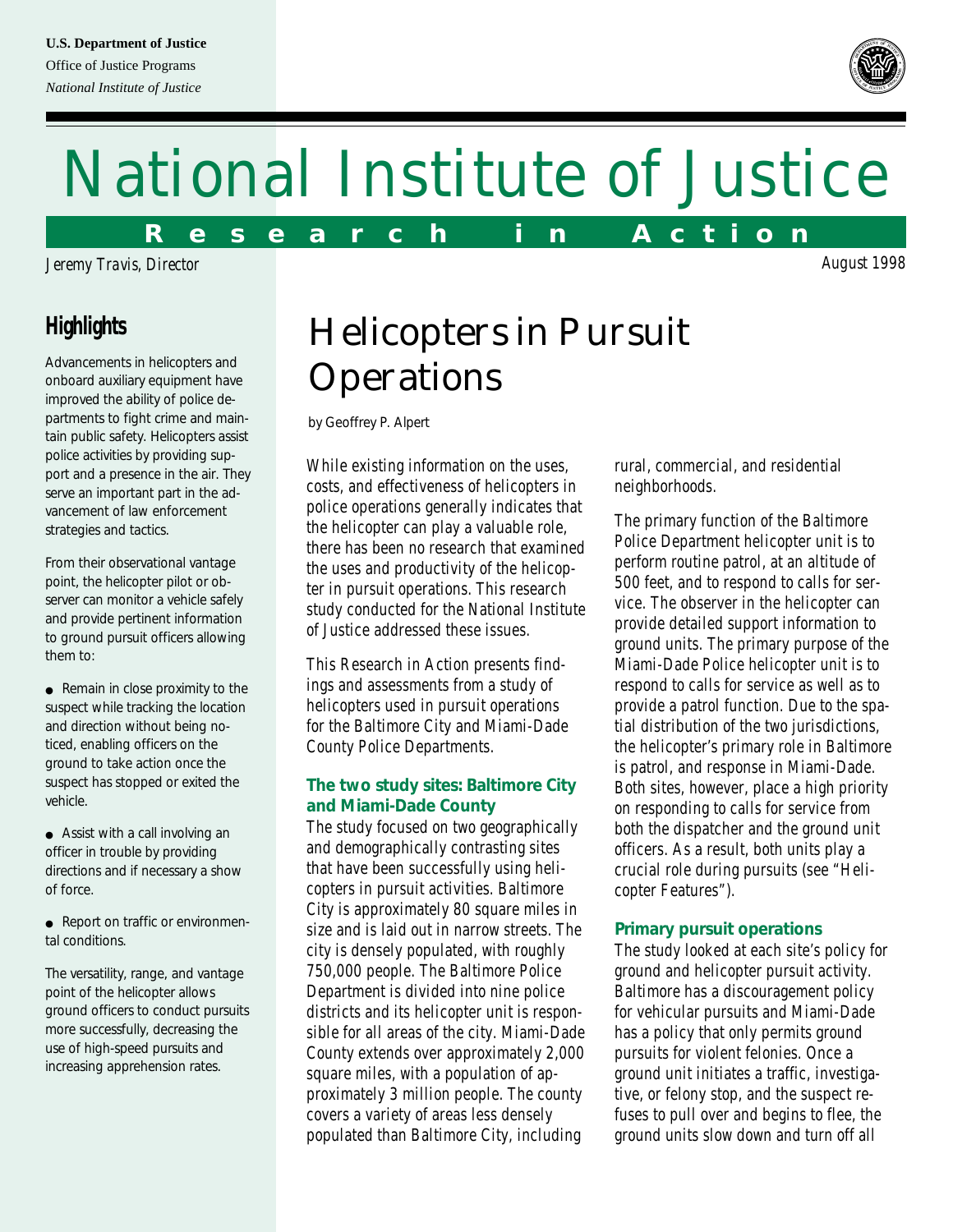| <b>Exhibit 1. Pursuits Involving Helicopters</b> |         |               |          |           |  |  |
|--------------------------------------------------|---------|---------------|----------|-----------|--|--|
| <b>Site</b>                                      | Year    | <b>Number</b> | Arrested | % Success |  |  |
| <b>Baltimore</b>                                 | 1995-96 | 89            | 74       | 83        |  |  |
| Miami-Dade                                       | 1996    | 43            | 39       | 91        |  |  |

emergency equipment (unless the pursuit is justified by policy) "to avoid pushing the fleeing vehicle."1

In most cases, unless a helicopter is available, the ground units terminate their pursuit rather than pursue a fleeing suspect. When a helicopter is available, the ground unit ceases its active pursuit, turns off its emergency equipment, slows down, and continues to remain in the general area of the suspect's vehicle. The ground unit officers rely on the helicopter crew to transmit directions and other information to determine when to resume pursuit activity. Both Miami-Dade's and Baltimore's ground units follow at a safe distance so that the suspect is not aware of police presence.

In both departments, suspects are observed until they stop and exit the vehicle, at which time ground units can move in and take the suspects into custody. Exceptions to this practice are situations in which a suspect is driving erratically, running through controlled intersections, or endangering people. If any of these occur, the helicopter observer (Baltimore) or pilot (Miami-Dade) may take the following action:

• Communicate to the ground units that the subject is accelerating fleeing activity.

• Make the suspect aware of the helicopter's presence in hope that the suspect will cease fleeing.

• Use the searchlight to illuminate the suspect's position during night pursuits.

Neither department uses the onboard searchlight to blind a fleeing suspect to force the individual to stop the vehicle, but maximizes on its capability to illuminate the vehicle for the police, light an area to alert civilian motorists of an oncoming danger, and light the roadway should the fleeing suspect turn off the vehicle's lights. Both Baltimore's and Miami-Dade's helicopters are equipped with a combination of crime-fighting tools—the radio, searchlight, infrared heat sensing system, and camera—that together are effective tactical resources available to police during patrol and response activity.

#### **Effectiveness in pursuits**

The primary question considered as a

result of the observations of these units was the helicopter's effectiveness in pursuit activities. Available data permitted some basic comparisons on the reasons for pursuits and their effectiveness. Data were collected from Baltimore from July 1995 through June 1996 and from Miami-Dade for the calendar year 1996.

Miami-Dade helicopters were involved in 43 pursuits (see Exhibit 1). In Baltimore, helicopters were involved in 89 pursuits. These statistics indicate that both departments have had a high arrest-success rate for using helicopters in pursuits.

For both helicopter units, a stolen car was the most common reason for initiating a pursuit. There were 21 pursuits involving a stolen car in Miami-Dade and 38 in Baltimore. In addition, there were 10 pursuits for armed robbery or robbery in Miami-Dade compared to 9 pursuits for similar reasons in Baltimore (see Exhibit 2). The Baltimore helicopter unit reported that the specific type of robbery involved carjacking in 7 out of the 9 robbery pursuits. Almost 57 percent of the pursuits in Baltimore occurred at night. Although information on exact times for most of the pursuits in Miami-Dade was not available, the usable data did reveal that approximately one-half of the helicopter pursuits were conducted at night.

The most common pursuit scenario involved a helicopter following a vehicle from which one or more suspects had

| Reason            | <b>Site</b>   |                  |  |  |
|-------------------|---------------|------------------|--|--|
|                   | Miami-Dade    | <b>Baltimore</b> |  |  |
| <b>Stolen Car</b> | 21            | 38               |  |  |
| Robbery           | 10            | 9                |  |  |
| <b>Traffic</b>    | $\mathcal{P}$ | 12               |  |  |
| Other*            | 10            | 22               |  |  |
| Unknown           |               |                  |  |  |

*Exhibit 2. Reasons for Helicopter-Initiated Pursuits*

\*Other includes miscellaneous felony and misdemeanor offenses that were not classified in the same offense categories across both units.

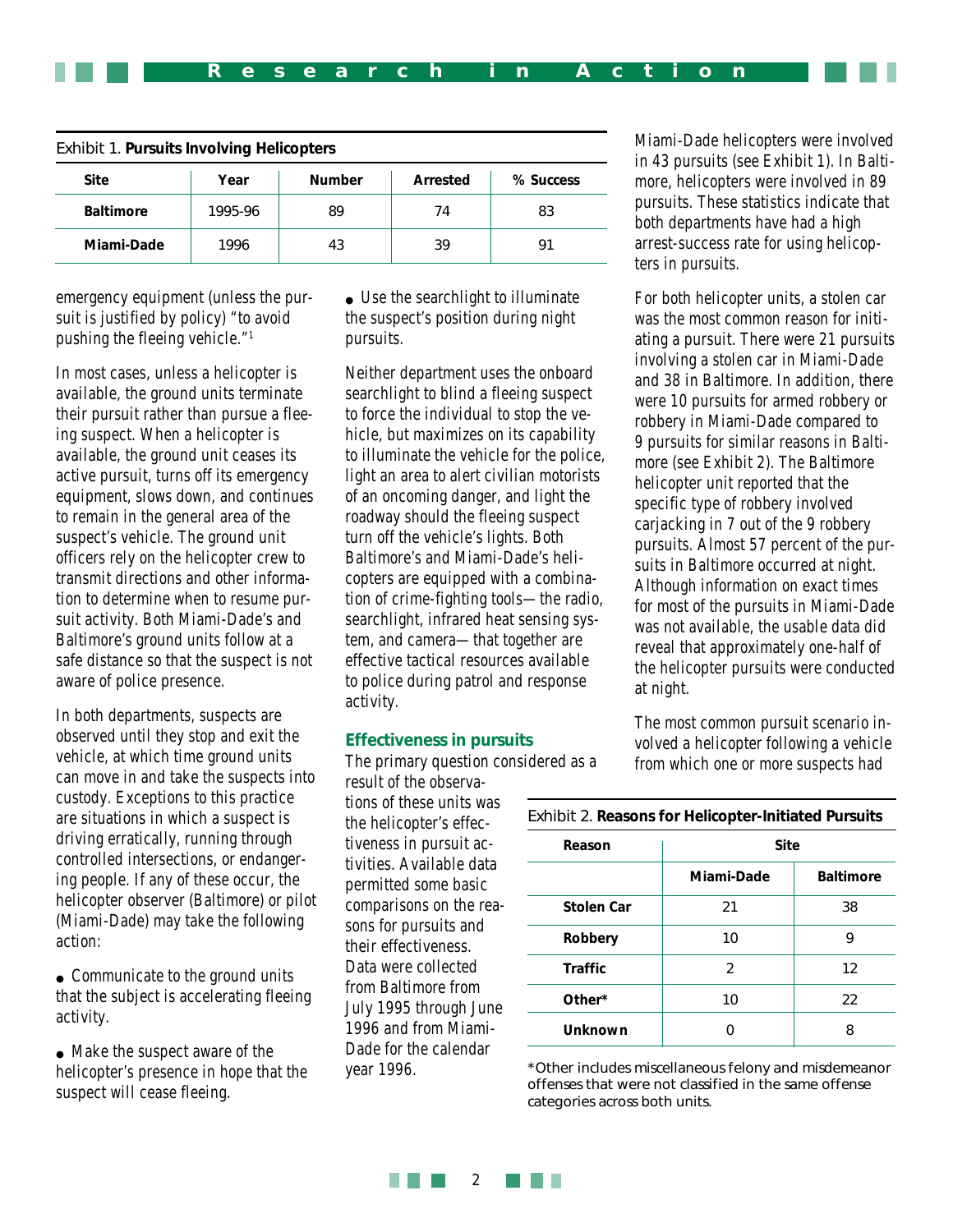"bailed-out." There were many "pursuits" that did not involve ground units until the suspect had exited and fled from the vehicle once it had stopped. In both units, the data indicated that when a helicopter became involved in a pursuit, the most likely outcome was an arrest. Both Baltimore and Miami-Dade had additional findings that are presented in Exhibits 3 and 4.

These data also compare favorably to the results of ground pursuits. Agencies reported that approximately 75 percent of ground pursuits result in an apprehension.2 Law enforcement agencies have been aided by the versatility, vision, and speed of helicopters.3 Additionally, both agencies in the study reported similarities in the reasons for their initial involvement in a pursuit.

#### **Case studies support helicopters in pursuits**

In a sample of seven documented pursuit cases from the two sites, five involved a stolen vehicle, and six resulted in bail-out of the suspect(s) once ground units began to follow at a distance. The helicopter aerial surveillance allowed the ground units to follow a suspect's vehicle at a safe distance, and in most cases without the use of emergency equipment. In addition, the helicopter units provided the ground officers with crucial information, such as reporting whether or not suspects were carrying weapons. The information provided to ground units from the helicopter flight crews was very important to officer and public safety as well as to the immediate arrest of many of the suspects in these pursuits.

#### **Conclusions**

The data presented in this report demonstrate that helicopters can provide a valuable service to law enforcement in

| Miami-Dade Pursuits Involving Helicopters, 1996 |                           |                         |                |           |  |
|-------------------------------------------------|---------------------------|-------------------------|----------------|-----------|--|
| <b>Number</b>                                   | Felony                    | <b>Bail Out</b>         | Arrested       | % Success |  |
| 43                                              | 40                        | 32                      | 39             | 91        |  |
| Reasons for Helicopter Involvement in Pursuits  |                           |                         |                |           |  |
|                                                 | Reason                    |                         | <b>Number</b>  |           |  |
|                                                 | Stolen Car                |                         | 21             |           |  |
|                                                 | Robbery                   |                         |                |           |  |
|                                                 | Smash & Grab              |                         | 5              |           |  |
|                                                 | Armed Robbery             |                         | 3              |           |  |
|                                                 | Traffic                   |                         | $\mathfrak{D}$ |           |  |
|                                                 | <b>Burglary</b>           |                         | 2              |           |  |
|                                                 | Battery on Police Officer |                         |                |           |  |
|                                                 |                           | Narcotics Investigation |                |           |  |
|                                                 | Hit & Run                 |                         |                |           |  |

#### *Exhibit 3. Miami-Dade Police Helicopter Data*

general and to the pursuit function in particular. The helicopter can assist ground units as a platform from which to observe, track, and illuminate people or places on the ground. Specifically, the helicopter serves as backup to ground units. Flight crews can provide a perspective that cannot be achieved on the ground. They can communicate with ground units and provide information to direct them toward an intended position or away from a dangerous one. The helicopter's altitude and onboard equipment, particularly the searchlight, create a tactical advantage for the police by providing them with assistance and aerial cover.

From its vantage point, a helicopter can be removed from direct action while its crew can observe what is taking place below. In pursuits, helicopters can provide important assistance without being noticed. They can track vehicles and alert ground units to the direction, location, and any activities that are going on in their view. This critical function allows the ground units to turn off emergency equipment and slow down to protect public safety

while maintaining visual contact with the fleeing vehicle. This tactical advantage has proven to be very successful in the apprehension of fleeing suspects and the reduction of risk to the public. Additionally, a helicopter can, at determined times, make itself known to the suspect as a show of authority and a show of force.

Although helicopters have proven to be a credible component of pursuits, as their role increases, it will be important to develop policies guiding their activities, including specific circumstances when a ground unit supervisor authorizes his or her officers to continue ground pursuit.

As part of these policy determinations, use of the spotlight during pursuits will require structured guidelines to maintain it as an important crimefighting tool. Guidelines need to be based on the spotlight's effect on the fleeing suspect and environment, to ensure that it is used effectively, for its intended and appropriate goal, in a manner that does not encourage a suspect to take more risks or continue dangerous actions.

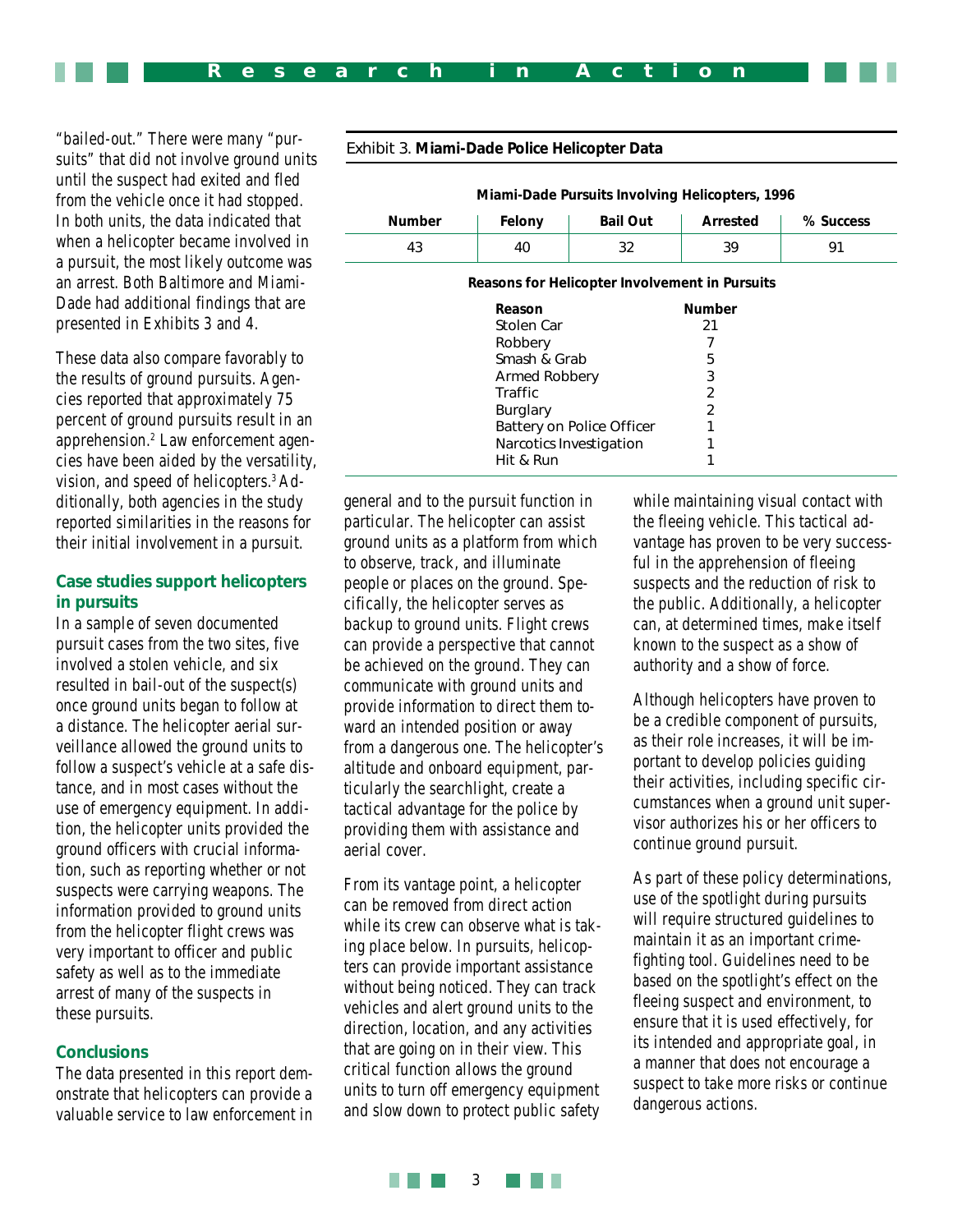#### *Exhibit 4. Baltimore City Police Helicopter Data*

| <b>Baltimore Pursuits Involving Helicopters, 1995-1996</b> |  |  |
|------------------------------------------------------------|--|--|
|                                                            |  |  |

| <b>Number</b> | Arrested | % Success |
|---------------|----------|-----------|
|               |          |           |

#### **Reasons for Helicopter Involvement in Pursuits\***

| Reason              | Number        |
|---------------------|---------------|
| Traffic             | 54            |
| Carjacking          |               |
| <b>Drug Crimes</b>  | 6             |
| Foot Chase          | 5             |
| Theft               | 4             |
| Breaking & Entering | $\mathcal{P}$ |
| Assault & Robbery   | $\mathcal{P}$ |
| Handgun Violation   | 2             |
| Homicide            | 1             |
| Unknown             |               |

\*These numbers represent combined helicopter and ground unit pursuit data.

Since this study is the first on the use of helicopters in pursuit, it is not surprising that the author found a lack of recordkeeping policy in agencies to compile and analyze their own efforts. Similarly, the study of helicopter pursuits follows the tradition of research on ground units in pursuit. Tracking and analyzing ground pursuits is only a relatively recent requirement in many police departments. The Miami-Dade Police Department is a pioneer in this area and has been keeping detailed records on ground pursuits since the 1980s.4 Miami-Dade has also been maintaining similar records for helicopter pursuits since mid-1996, but many agencies in the country still do not require a specialized reporting form for ground pursuits.5 (See Exhibit 5.) Future analysis would benefit from a change in reporting and recordkeeping procedures. Linking the reports of both ground and air units would assist in understanding the whole pursuit picture.

#### **Notes**

1. Interview. Womack, Doug, formerly Sergeant of the Baltimore helicopter unit, July 14, 1994.

2. Alpert, Geoffrey, Dennis Kenney, Roger Dunham, William Smith and Michael Cosgrove. *Police Pursuit and the Use of Force*, Final Report, Washington, D.C.: U.S. Department of Justice, National Institute of Justice, 1996, NCJ 164833.

3. McGowan, Robert. "Police Helicopters," *Police Chief*, (February 1978a):45:57–60, 81 and (March 1978b):45:56–59.

4. Alpert, Geoffrey and Roger Dunham. *Police Pursuit Driving*. New York: Greenwood Press, 1990.

5. Kenney, Dennis and Geoffrey Alpert. "A National Survey of Pursuits and the Use of Police Force: Data from Law Enforcement Agencies." *Journal of Criminal Justice*, (1997): 25:315–323.

#### **Selected Bibliography**

Alpert, Geoffrey, Dennis Kenney, Roger Dunham, William Smith and Michael Cosgrove. Police Pursuit and the Use of Force, Final Report, Washington, D.C.: U.S. Department of Justice, National Institute of Justice, 1996, NCJ 164833.

#### **Helicopter Features**

he Baltimore City helicopter unit was formed in November 1970. Since its inception, the helicopter unit has used the same model Schweizer 300-C helicopter. According to the pilots in the unit, it is easy to maneuver, has 360-degree visibility, and a relatively small rotor. These features allow the helicopter unit to patrol in all parts of the city. The Schweizer 300-C, however, is limited to 600 pounds and is therefore restricted to two passengers (pilot and observer), whose total weight cannot exceed 380 pounds. **T**

The Miami-Dade aviation unit was established in 1959 as the Sheriff's Air Patrol. Currently, the aviation unit owns four Jet Long Ranger Helicopters (B206L-4). The Rangers are considerably larger than the Schweizer 300-C, holding up to seven people and equipment. The Miami-Dade Unit flies a helicopter larger than the Schweizer 300-C because they perform a variety of functions, including transportation and disaster assistance.

The helicopters used in both units are equipped with support equipment and crime-fighting tools that assist the officers with their mission as a patrol or response vehicle. The Baltimore Schweizers have VHF transceivers with which the pilot communicates with Air Traffic Control (ATC). They are also equipped with a siren, public address system, police radios, searchlight, and an infrared heat sensing system. The Miami-Dade Jet Rangers also have VHF transceivers, a public address system, police radios, searchlight, and an infrared heat sensing system.

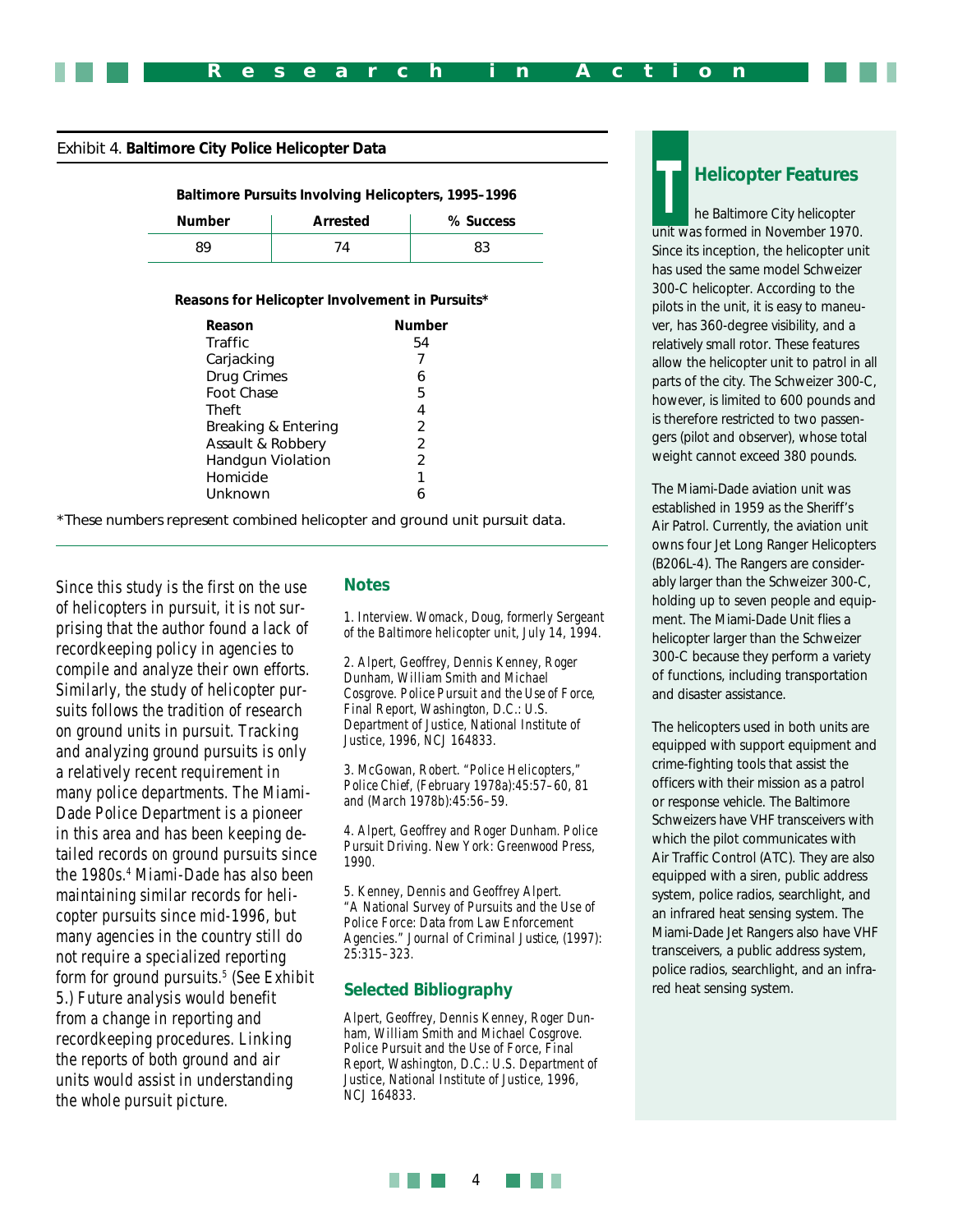

*Exhibit 5. Aviation Pursuit Summary Form\**

## **MIAMI-DADE POLICE DEPARTMENT AVIATION PURSUIT REPORT**

| <b>Airport Location</b>                       |  |                                           |                               |                                                 | <b>Unit Number</b>                               |    |     |  |  |
|-----------------------------------------------|--|-------------------------------------------|-------------------------------|-------------------------------------------------|--------------------------------------------------|----|-----|--|--|
| Year                                          |  |                                           | Month                         |                                                 | Day                                              |    |     |  |  |
| <b>Start Time</b>                             |  |                                           | <b>Total Pursuit Time</b>     |                                                 |                                                  |    |     |  |  |
| <b>Agency Initiating</b>                      |  |                                           |                               |                                                 |                                                  |    |     |  |  |
| Signal Number                                 |  |                                           |                               |                                                 | Lojack Signal                                    |    | Y N |  |  |
| Type of Offense to Initiate Pursuit           |  |                                           |                               |                                                 |                                                  |    |     |  |  |
| <b>Highest Speed</b>                          |  |                                           |                               | Area Pursuit Concentrated In                    |                                                  |    |     |  |  |
| Perimeter Y N                                 |  |                                           |                               | Canine                                          | Y.                                               | N. |     |  |  |
| Damage                                        |  | <b>Terminated By</b>                      |                               |                                                 | Y                                                | N  |     |  |  |
| <b>Pursuit Result</b>                         |  | Case Number                               |                               |                                                 |                                                  |    |     |  |  |
| Narrative                                     |  |                                           |                               |                                                 |                                                  |    |     |  |  |
|                                               |  |                                           |                               |                                                 |                                                  |    |     |  |  |
| <b>GROUND UNIT INFORMATION</b>                |  |                                           |                               |                                                 |                                                  |    |     |  |  |
| <b>GU Involvement</b>                         |  | Y N                                       | <b>Initiating Unit Number</b> |                                                 |                                                  |    |     |  |  |
| Case Number                                   |  |                                           |                               |                                                 |                                                  |    |     |  |  |
| <b>CODES</b>                                  |  |                                           |                               |                                                 |                                                  |    |     |  |  |
| <b>LOCATION</b><br>01-Opa-locka<br>02-Tamiami |  | <b>DAY/WEEK</b><br>10-Sunday<br>11-Mondav |                               | <b>AREA</b><br>20-Agricultural<br>21-Commercial | <b>DAMAGE</b><br>30-Police Vehicle<br>31-Subject |    |     |  |  |

11-Monday 12-Tuesday 13-Wednesday 14-Thursday 15-Friday 16-Saturday

**RESULT** 50-Arrest 51-Escape 52-Unknown 21-Commercial 22-Residential

31-Subject 32-Other Vehicle 33-Other Prop 34-Unknown

\*Form pending final approval of the Miami-Dade Police Department.

**TERMINATED BY**

40-Crash 41-Officer 42-Supervisor 43-Subject 44-Unknown